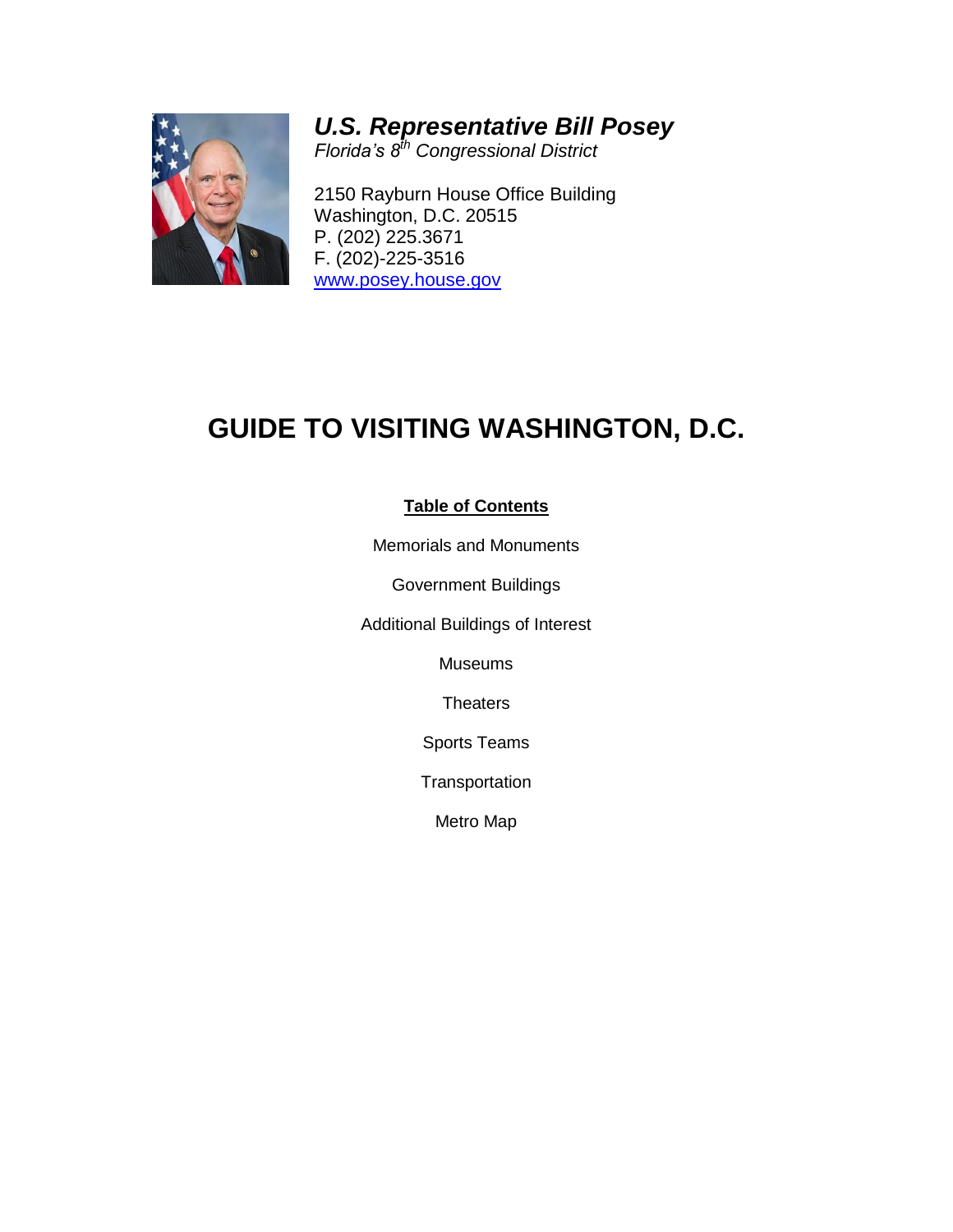# **MEMORIALS & MONUMENTS**

All memorials and monuments are free to the public and do not require tickets unless otherwise noted. When Metro is convenient the nearest stop is noted.

#### **Arlington National Cemetery**

**Web:** [www.arlingtoncemetery.org](http://www.arlingtoncemetery.org/) **Phone:** (703) 607-8000 **Hours:** Open daily Oct. – Mar. from 8 am until 5 pm, and Apr – Sept. from 8 am until 7pm **Metro:** *Arlington Cemetery (blue line).*

Attractions include: Tomb of the Unknown Soldier, the Amphitheater, the Custis-Lee Mansion and the graves of Presidents John F. Kennedy and William Howard Taft. Changing of the Guard at the Tomb of the Unknown Soldier occurs every hour on the hour and every half hour during the summer months. A narrated bus tour is available: Adults \$5.25, Children \$2.50. Buses run one half hour after opening to one half hour before closing.

#### **Franklin Delano Roosevelt (FDR) Memorial**

**Web:** [www.nps.gov/fdrm](http://www.nps.gov/fdrm) **Phone:** (202) 426-6841 **Hours:** There are park rangers available from 8 am to 11:45 pm every day except Dec. 25. **Metro:** *Smithsonian (blue and orange lines) – exit onto the National Mall*.

#### **Korean War Veterans Memorial**

**Web:** [www.nps.kwvm/home.htm](http://www.nps.kwvm/home.htm) **Phone:** (202) 426-6841 **Hours:** The memorial is staffed from 8 am to 11:45 pm every day except Christmas Day. **Metro:** *Smithsonian (blue and orange lines) – exit onto the National Mall.* 

Park rangers are available to answer questions and present interpretive themes. The memorial is located in close proximity to the Vietnam and Lincoln Memorials.

#### **The Lincoln Memorial**

**Web:** [www.nps.gov/linc](http://www.nps.gov/linc) **Phone:** (202) 426-6841 **Hours:** Open daily from 8 am until 11:45 pm, every day except Christmas Day. **Metro:** *Smithsonian (blue and orange lines) – exit onto the National Mall.* 

Located at West Potomac Park at the foot of 23<sup>rd</sup> St. and I St., NW.

#### **The Thomas Jefferson Memorial**

**Web:** [www.nps.gov/thje](http://www.nps.gov/thje) **Phone:** (202) 426-6841 **Hours:** Open daily from 8 am until 11:45 pm, every day except Dec. 25. **Metro:** *Smithsonian (blue and orange lines) – exit onto the National Mall*.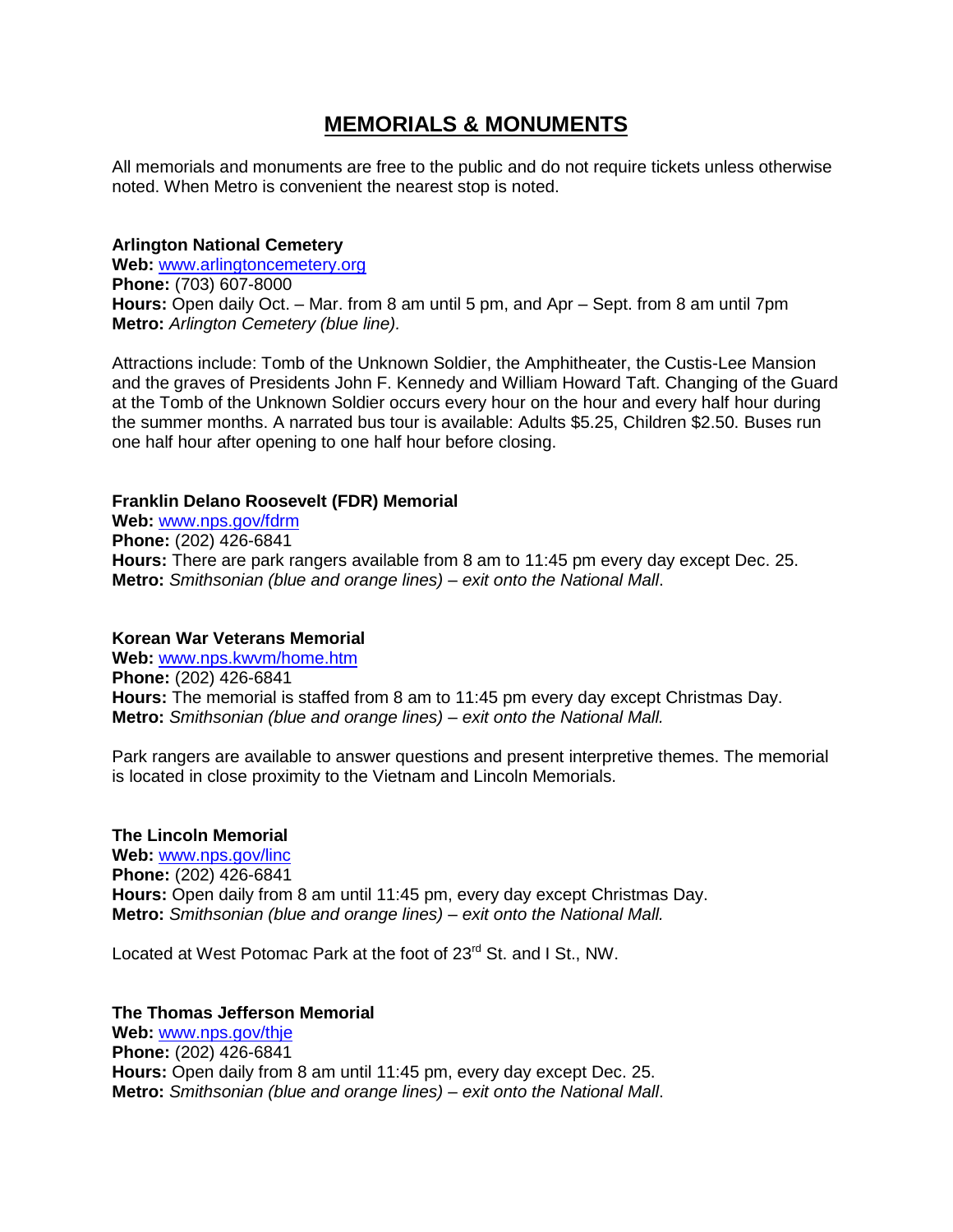The memorial is located on the south bank of the Tidal Basin. The memorial is free, but paddleboats can be rented at the Swan Boathouse (located on the corner of  $12<sup>th</sup>$  St. and Independence Ave) for a small fee.

#### **The Vietnam Veterans Memorial**

**Web:** [www.nps.gov/vive](http://www.nps.gov/vive) **Phone:** (202) 426-6841 **Hours:** Open daily from 8 am until 11:45 pm, except Dec. 25. **Metro:** *Smithsonian (blue and orange lines) - exit onto the National Mall.*

Located on Henry Bacon drive and Constitution Ave, NW. A ranger station is open during these hours to assist visitors in locating names on the memorial.

#### **The Washington Monument**

**Web:** [www.nps.gov/wash](http://www.nps.gov/wash) **Phone:** (202) 426-6841 **Hours:** Open daily from 8 am until 11:45 pm. Tickets available at booth from 8 am until 4:30 pm. **Metro:** *Smithsonian (blue and orange lines)*.

Located on the National Mall at 15<sup>th</sup> St., SW. Tickets are required to enter the monument and are available at the booth located on the west side of  $15<sup>th</sup>$  St., NW on the Mall from 8 am until 4:30 pm. Advance tickets are recommended by calling 1-800-867-2283 or visiting http://reservations.nps.gov. Advance tickets are \$1.50 per ticket and an additional \$0.50 processing fee.

# **GOVERNMENT BUILDINGS**

All tours of Government Building are free to the public and do not require advance tickets unless otherwise noted. *When Metro is convenient, the nearest stop is noted.*

#### **Bureau of Engraving and Printing**

**Web:** [www.moneyfactory.gov](http://www.moneyfactory.gov/) **Phone:** (202) 874-2330 **Hours:** Tours 9 am to 10:45 pm and 12:30 pm until 2 pm Monday through Friday. Additional hours May – Aug. from 5 pm until 6:45 pm Monday through Friday. **Metro:** *Smithsonian (blue and orange lines)*.

See how U.S. currency is printed. Located on 14<sup>th</sup> and C St, SW. Advance tickets are not required from Sept.  $-$  Feb. Enter at the Visitor Entrance on 14<sup>th</sup> St. Closed weekends, federal holidays, and December 24 through January 3.

#### **Federal Bureau of Investigation**

*Currently undergoing renovation and is closed until further notice.*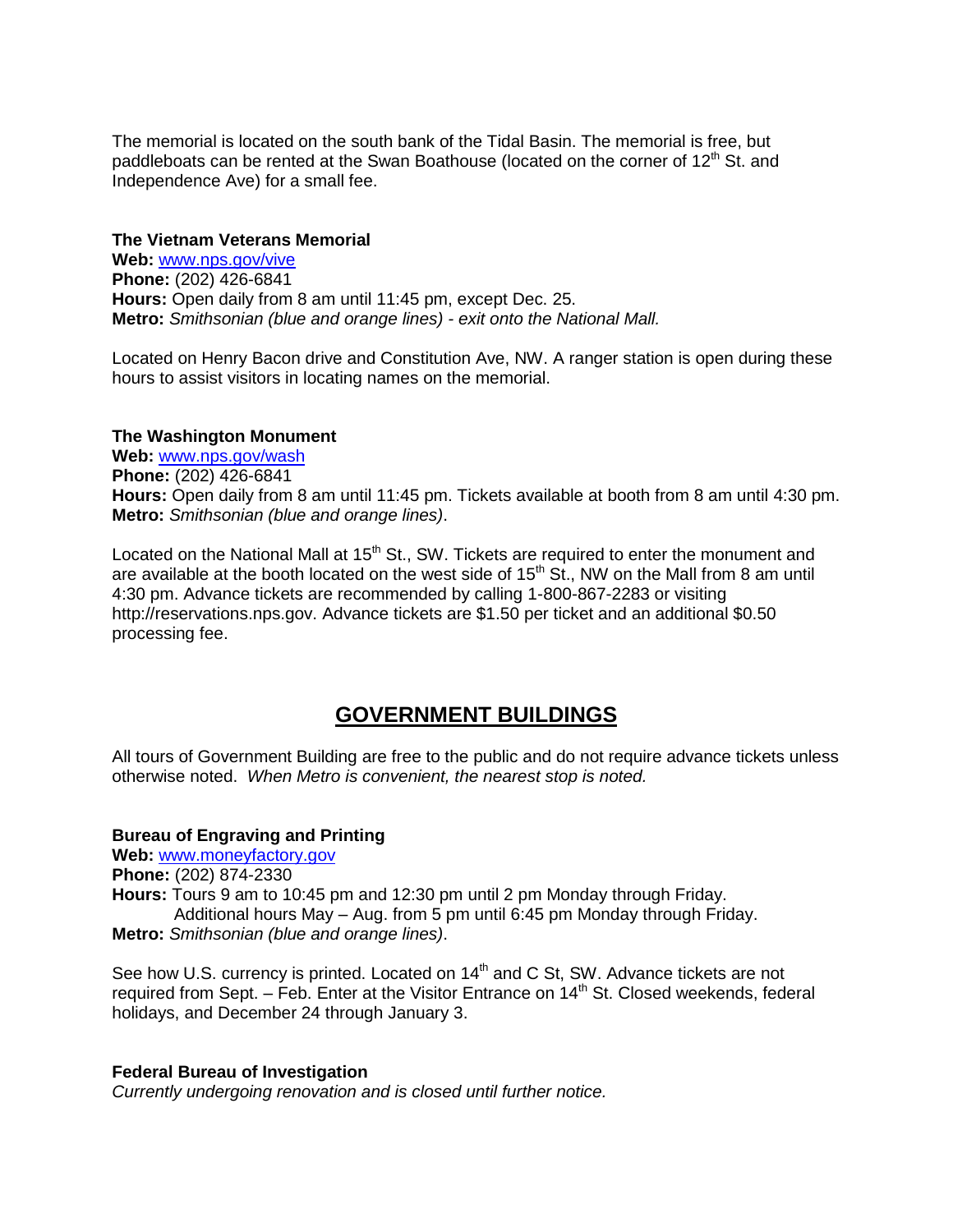#### **The Library of Congress**

**Web:** [www.loc.gov/loc/visit](http://www.loc.gov/loc/visit) **Phone:** (202) 707-8000 **Hours:** Guided tours daily Monday through Saturday at 10:30 & 11:30 am, 1:30 & 2:30 pm. **Metro:** *Union Station (red line), or Capitol South Metro (blue and orange lines)*.

Located on 1<sup>st</sup> St., SE between Independence Ave. and East Capitol St. The Library of Congress houses more than 119 million items, including the papers of 23 presidents of the United States, Thomas Jefferson's rough draft of the Declaration of Independence, and the earliest motion picture print. All tours start in the Visitors' Center in the Jefferson Building.

#### **The National Archives**

**Web:** [www.archives.gov/national\\_archives\\_experience/index.html](http://www.archives.gov/national_archives_experience/index.html) **Phone:** 1-866-272-6272 **Hours:** April 1 through Memorial Day weekend 10 am - 7 pm. Memorial Day weekend through Labor Day, 10 am - 9 pm. Labor Day through March 31, 10 am - 5:30 pm. **Metro:** *Archives/Navy Memorial (green and yellow lines).*

Located at 700 Pennsylvania Ave NW, the National Archives Rotunda houses the Declaration of Independence, Constitution, and Bill of Rights. The Rotunda is open every day except Dec. 25.

#### **The Supreme Court**

**Web:** [www.supremecourtus.gov/visiting/visiting.html](http://www.supremecourtus.gov/visiting/visiting.html) **Phone:** (202) 479-3000 **Hours:** 9:30 am – 3:30 pm **Metro:** *Capitol South (blue and orange lines), or Union Station (red line)*.

Located on 1<sup>st</sup> St and Maryland Ave, NE. Open Monday through Friday except on federal holidays. Tours and public lectures are conducted in the courtroom from 9:30 am to 3:30 pm every hour on the half hour except when the Court is in session. No tours are given during August. When the court is in session tours are only given on Thursdays and Fridays. To see the Court in session, wait in two lines outside the building. The lines begin forming around 8:30 am.

**The White House Web:** [www.nps.gov/whho](http://www.nps.gov/whho) **Phone:** (202) 208-1631 **Hours:** White House Visitor's Center is open seven days a week from 7:30 am until 4 pm.

The White House is open to the general public through Members of Congress on a limited basis (visit [http://posey.house.gov](http://posey.house.gov/) for more info). The White House Visitor's Center is located at the southeast corner of  $15<sup>th</sup>$  and E St. and features architecture, furnishings, first families, social events, and relations with the press and world leaders. The Visitor's Center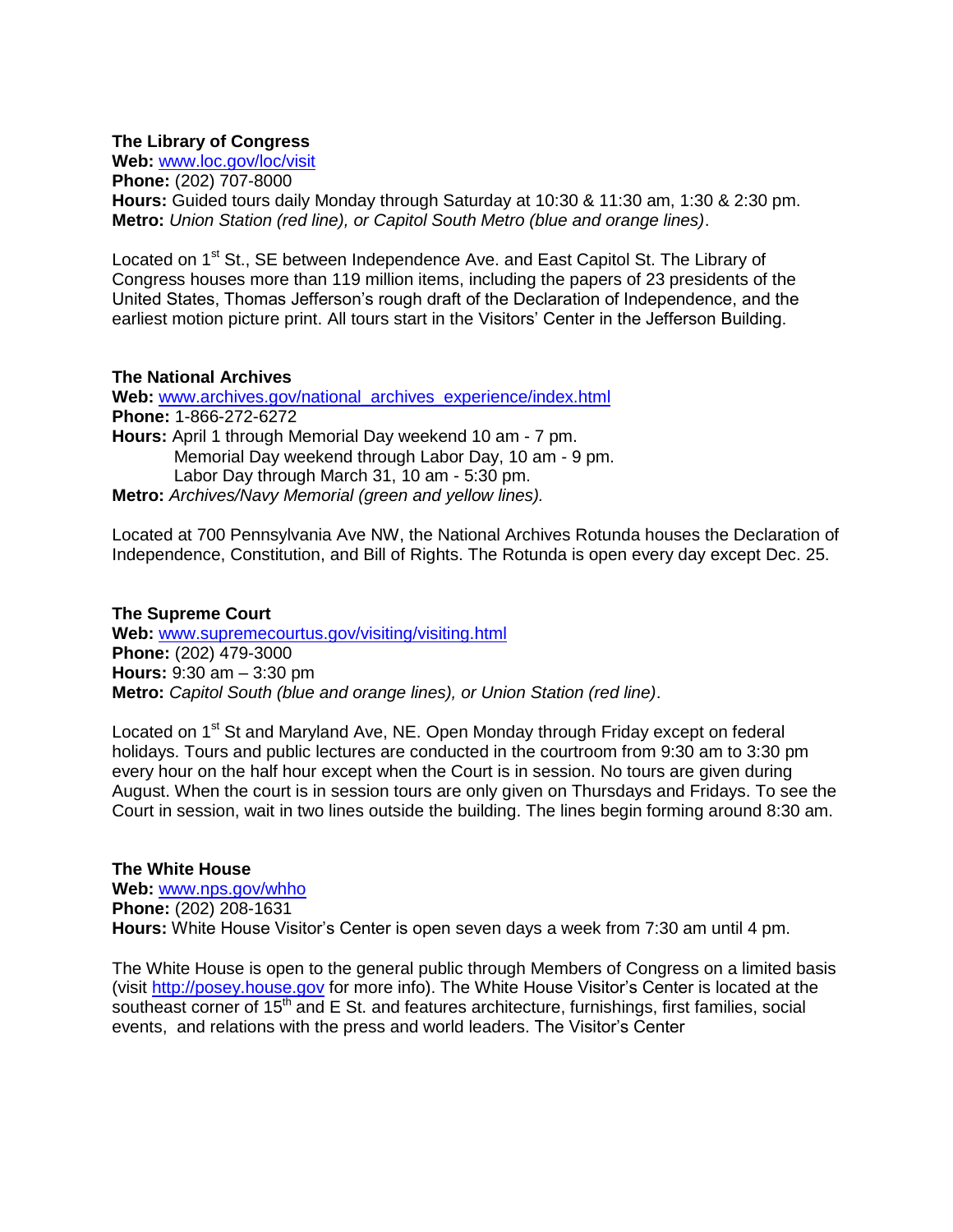# **ADDITIONAL BUILDINGS OF INTEREST**

**Florida House**

**Web:** <http://floridaembassy.com/> **Phone:** 202-546-1555 **Address:** Number One Second Street Northeast, Washington, DC 20002 While you're in Washington visit Florida House on Capitol Hill, our state's embassy, for a free tour and a glass of Florida orange juice

### **Mount Vernon Estate and Gardens**

**Web:** [www.mountvernon.org](http://www.mountvernon.org/) **Phone:** (703) 780-2000 **Hours:** Open 7 days a week. April through August: 8 am – 5 pm; March, September, and October from 9 am – 5 pm; November through February from 9 am – 4 pm. **Metro:** *Huntington Station (yellow line). Exit to the lower level (Huntington Ave) of the station to catch a Fairfax Connector bus to Mount Vernon.*

Home of George Washington. General admission: Adults, \$13; senior citizens, \$12; children ages 6 through 11 (accompanied by an adult), \$6; children 5 and under, free. Parking is available for \$18. Group rates are available.

### **The Octagon House**

**Web:** [www.theoctagon.org](http://www.theoctagon.org/) **Phone:** (202) 638-3221 **Hours:** Entrance is only available by appointment for group tours between 10-25 people. **Metro:** *Farragut West (orange and blue lines) or Farragut North (red line)*.

Located on 18<sup>th</sup> and New York Ave., NW. The building has various architectural exhibits. It served as James Madison's White House following the destruction of the real White House by the British in 1814. Admission: Adults, \$5; seniors and children, \$3. Wheelchair access is available on the first floor only.

### **Arlington House Custis-Lee Mansion**

**Web:** [www.nps.gov/arho](http://www.nps.gov/arho) **Phone:** (703) 235-1530 **Hours:** Open daily from 9:30 until 4:30 pm. **Metro:** *Arlington Cemetery (blue line).*

Admission is free. Tourmobile sightseeing Transportation is available.

### **The National Cathedral**

**Web:** [www.cathedral.org](http://www.cathedral.org/) **Phone:** (202) 537-6200 **Hours:** Monday through Saturday from 10 am – 11:30 am and 12:45pm – 3:30pm. Sundays from  $12:30$  pm  $-2:30$  pm except during special events and services.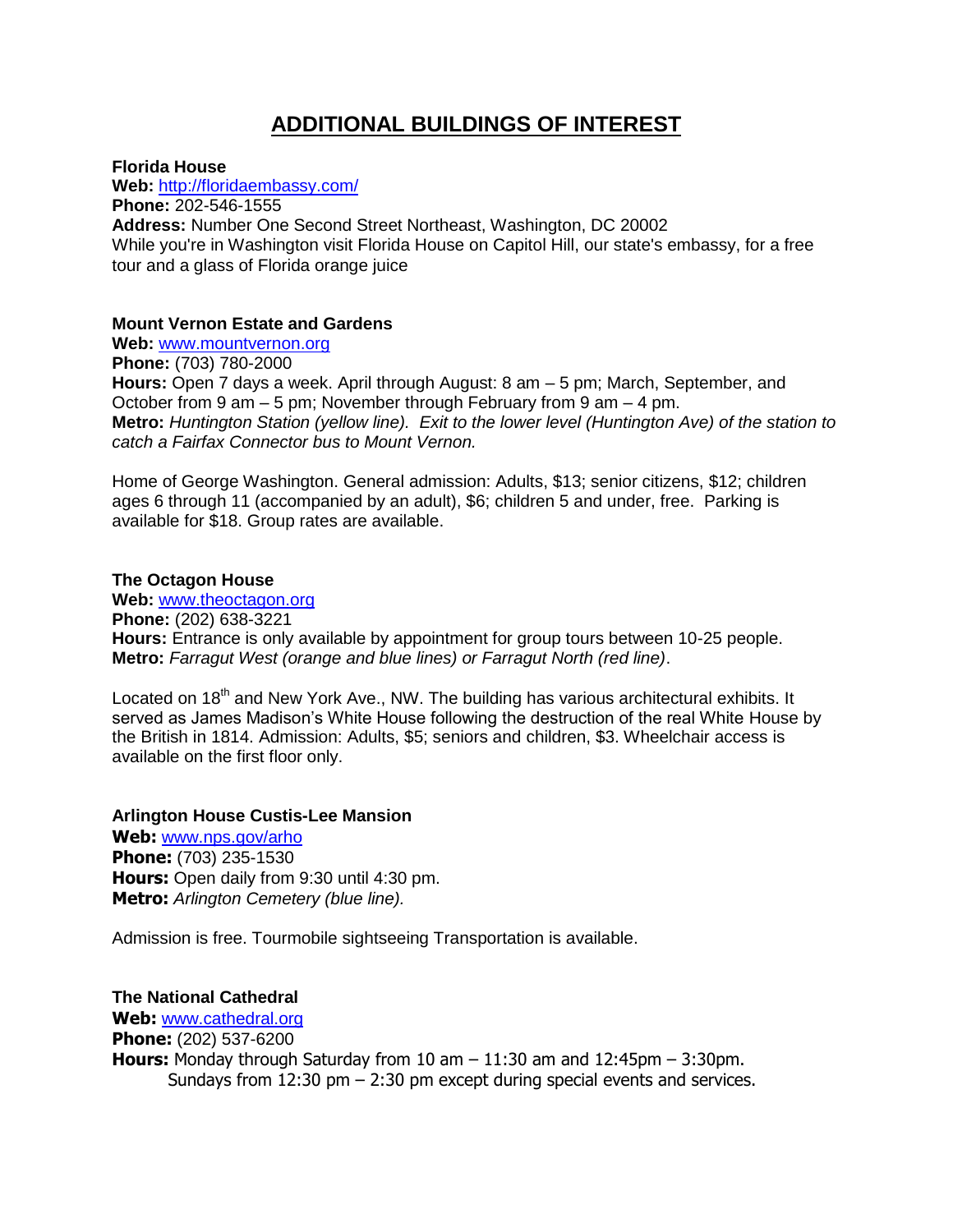**Metro:** *Dupont Circle. Further bus transportation is necessary (N2, N3, N4, N6 to Wisconsin Ave.)*

Located on Mount Saint Alban (one of the highest points in Washington, D.C.). There is a suggested donation for tours of \$2 per adult and \$1 per child. The Grounds Tour takes you through the Bishop's Lawn and Gardens. Grounds Tours are given on Wednesdays from 10:30 am to 11:30 am, April through October.

#### **The Old Post Office Pavilion**

**Web:** [www.oldpostofficedc.com](http://www.oldpostofficedc.com/)

**Phone:** (202) 289-4224

**Hours:** Open April through August, Monday through Saturday from 10 am until 8 pm; Sundays from noon until 7 pm, and September through March Monday through Saturday from 10 am to 7 pm, Sundays from noon until 6 pm.

**Metro:** *Federal Triangle (orange and blue lines), or Archives-Navy Memorial (green and yellow lines).*

1100 Pennsylvania Ave., NW. National Parks Service offers a tour of the bell tower with a beautiful view of the city. A food court is available on the lower level.

# **MUSEUMS**

**The Botanic Gardens Web:** [www.usbg.gov](http://www.usbg.gov/) **Phone:** (202) 225-8333 **Hours:** Open daily from 10 am until 5 pm. **Metro:** *Federal Center South West (orange and blue lines)*.

Tours are available daily without appointment. Group tours of 10-25 people are available by reservation at 11 am and 1:30 pm. The Botanical Gardens are located at the foot of Capitol Hill.

#### **The Corcoran Gallery of Art Museum**

**Web:** [www.corcoran.org](http://www.corcoran.org/)

**Phone:** (202) 639-1700

**Hours:** Open Wednesday through Sunday from 10 am until 5 pm, extended hours on Thursday evenings until 9 pm. Closed Mondays (except holidays), and closed Tuesdays. **Metro:** *Farragut West (orange and blue lines), Farragut North (red line).*

Located on 17<sup>th</sup> St., and New York Ave., NW (one block west and south of the White House). The main entrance is located on 17<sup>th</sup> St. Admission: adults, \$8; students, \$4; senior citizens, \$6; children under the age of 12, free. Admission is free on Mondays and Thursdays after 5 pm.

**Ford's Theatre and Lincoln Museum**

**Web:** [www.fordstheatre.org](http://www.fordstheatre.org/) **Phone:** (202) 426-6924 Hours: The building is open every day from 9 am to 5 pm, with the exception of Dec. 25<sup>th</sup>.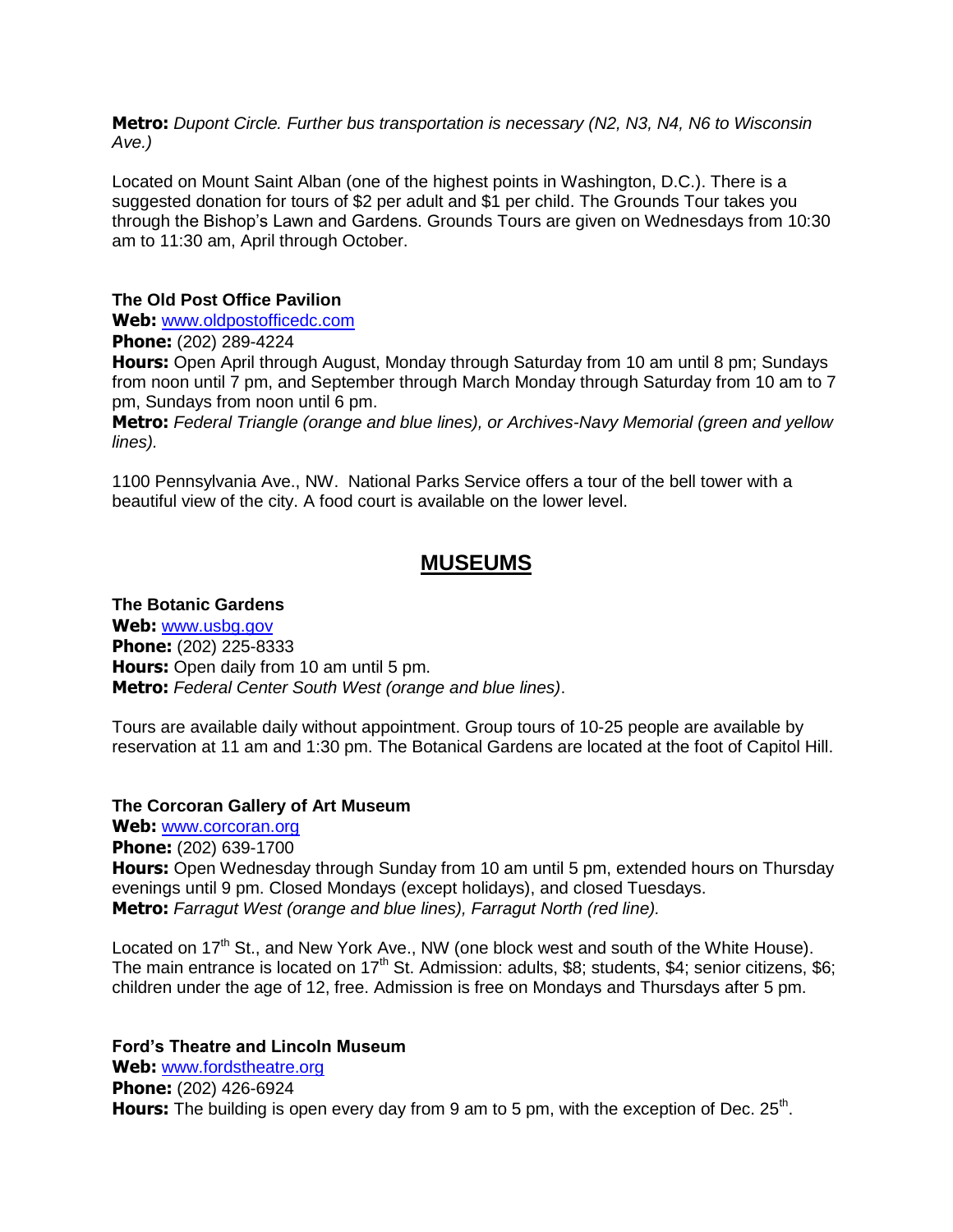**Metro:** *Metro stop: Metro Center (orange, blue, and red lines)*. Located between E and F Streets on  $10^{th}$  St., NW.

#### **The National Gallery of Art**

**Web:** [www.nga.gov](http://www.nga.gov/)

**Phone:** (202) 737-4215

**Hours:** Weekdays and Saturdays, 10 am until 5 pm, and Sundays from 11 am until 6 pm. The entrances of the West Building are located on Constitution Ave., at 6<sup>th</sup> St., NW on Madison Drive, and on 4<sup>th</sup> St. between Constitution Ave., and Madison Drive, NW. The museum is open every day of the year except Dec. 25<sup>th</sup> and January 1<sup>st</sup>.

#### **The Smithsonian Institution**

**Web:** [www.si.edu](http://www.si.edu/)

**Phone:** (202) 357-1729

**Hours:** The museums are open daily, except Dec. 25<sup>th</sup>, from 10 am until 5:30 pm (except the Anacostia Museum which closes at 5 pm).

**Metro:** *Smithsonian (orange and blue lines) or L'Enfant Plaza (green, yellow, orange, and blue lines).* 

The Smithsonian includes the Air and Space Museum, the Museum of African Art, the Museum of American History, the Museum of the American Indian, the Museum of Natural History, and the American Art Museum. Extended summer hours are determined annually.

#### **The United States Holocaust Memorial Museum**

**Web:** [www.ushmm.org](http://www.ushmm.org/) **Phone:** (202) 488-0400 **Hours:** Open daily from 10 am until 5:30 pm, and closed on Yom Kippur and Christmas day. **Metro:** *Smithsonian (orange and blue lines) – exit at 12th and Independence Ave.*

The museum is located south of Independence Ave., SW between 14<sup>th</sup> St., and Raoul Wallenberg Place (formerly 15<sup>th</sup> St.). Permanent exhibition is recommended for ages 11 and up. Daniel's Story is recommended for ages 8 and up. The visit will take from 1- $\frac{1}{2}$  hours to 3 hours. The Permanent Exhibition requires a timed entry pass to begin the self-guided tour of the museum's primary exhibition. Passes are free but tickets run out early in the day. For a small fee, tickets may be ordered in advance at the museum website.

#### **The National Zoo**

**Web:** [www.natzoo.si.edu](http://www.natzoo.si.edu/) **Phone:** (202) 673-4800 **Hours:** Open April 2 through October 28 from 6 pm until 8 pm, and October 29 through March from 6 am until 6 pm unless otherwise posted. **Metro:** *Woodley Park (red line)*.

3001 Connecticut Ave., NW.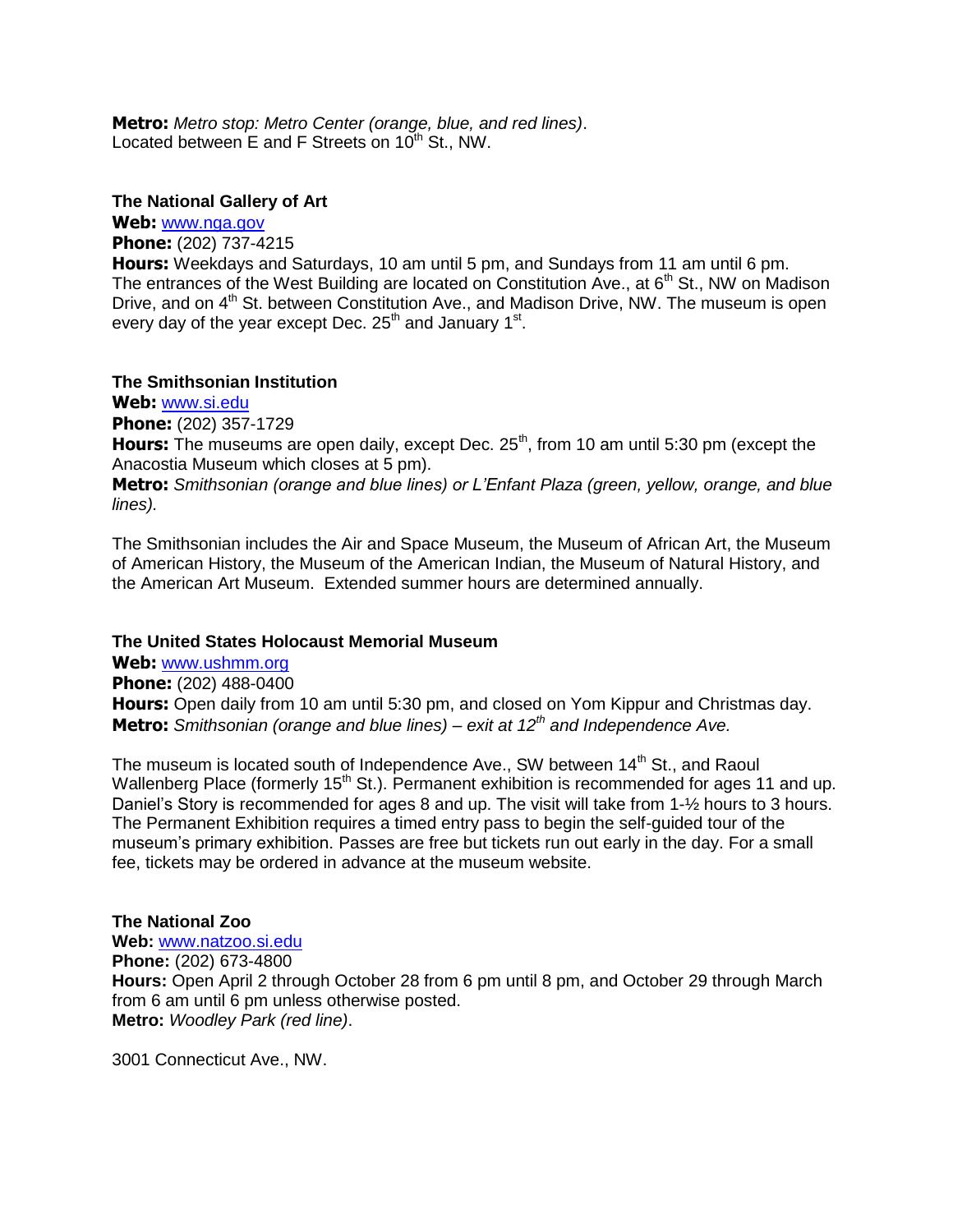# **THEATERS**

#### **Ford's Theatre and Lincoln Museum**

**Web:** [www.fordstheatre.org](http://www.fordstheatre.org/) **Phone:** (202) 426-6924 Hours: The building is open every day from 9 am to 5 pm, with the exception of Dec. 25<sup>th</sup>. **Metro:** *Metro stop: Metro Center (orange, blue, and red lines)*.

Located between E and F Streets on  $10^{th}$  St., NW.

#### **John F. Kennedy Center for the Performing Arts**

**Web:** [www.kennedy-center.org](http://www.kennedy-center.org/) **Phone:** (202) 467-4600 **Hours:** Tours are given Mon. through Fri. from 10 am- 5 pm and 10 am – 1 pm on weekends. **Metro:** *Foggy Bottom - GWU (orange and blue lines). There is a free shuttle bus which takes visitors from the station to the center.*

New Hampshire Ave. at Rock Creek Parkway, NW. Free tours of the Kennedy Center are given by the Friends of the Kennedy Center.

#### **Merriweather Post Pavilion**

**Web:** [www.merriweathermusic.com](http://www.merriweathermusic.com/) **Phone:** General Calls: (410) 715-5550 Box office: 800-551-SEAT

10475 Little Patuxent Parkway. Located in Columbia, Maryland between Baltimore and Washington, D,C. The Pavilion is readily accessible from I-95. This performing arts center offers outdoor symphonic music, and pop concerts.

### **Shakespeare Theatre at the Folger**

**Web:** [www.folger.edu](http://www.folger.edu/) **Phone:** General Calls: (202) 547-3230 Box Office: (202) 544-7077

301 E. Capitol St., SE.

**Warner Theater Web:** [www.warnertheater.com](http://www.warnertheater.com/) **Phone:** (202) 783-4000 **Metro:** *Metro Center (orange, blue, and red lines) – located ½ block north of the theater.*

 $13<sup>th</sup>$  and E St., NW.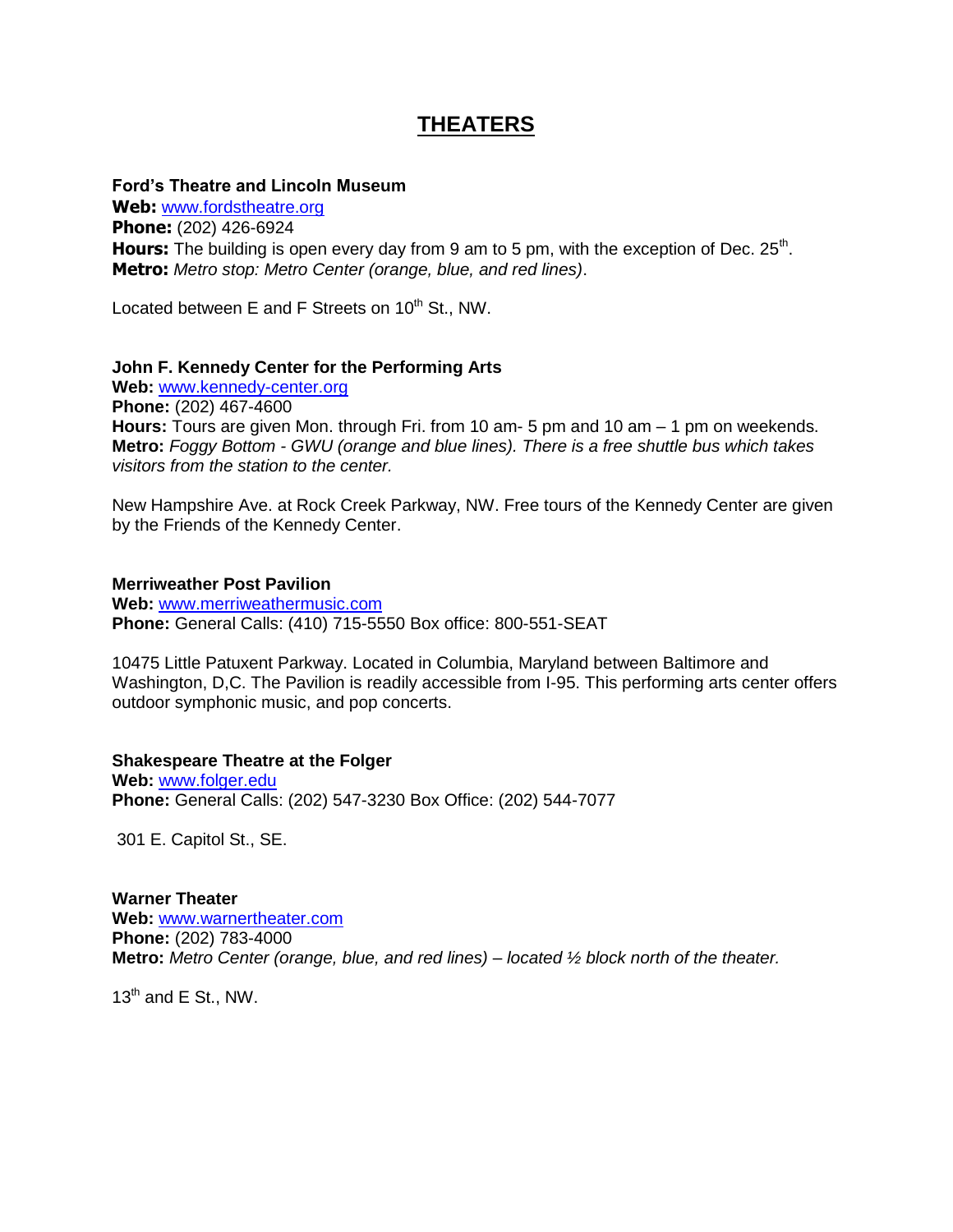#### **Washington Ballet**

**Web:** [www.washingtonballet.org](http://www.washingtonballet.org/) **Phone:** (202) 362-3606 **Metro:** *Cleveland Park (red line) or Tenleytown (red line).* 

3515 Wisconsin Ave., NW.

### **Wolf Trap Farm Park for the Performing Arts Web:** [www.wolf-trap.org](http://www.wolf-trap.org/) **Phone:** Box office: (703) 255-1868 General Calls: (703) 255-1900

1551 Trap Road Vienna, VA 22182. The nation's first national park for the performing arts offers outdoor opera, symphonic music, pop concerts, jazz, and ballet. Only open during warm weather. Admission varies depending on the program.

# **SPORTS TEAMS**

### **Baseball**

- Baltimore Orioles at Camden Yards (410) 685-9800, [http://baltimore.orioles.mlb.com](http://baltimore.orioles.mlb.com/)
- Washington Nationals at Nationals Park (202) 675-6287, [http://washington.nationals.mlb.com](http://washington.nationals.mlb.com/)

### **Basketball**

- Washington Mystics (202) 661-5050, [www.wnba.com/mystics](http://www.wnba.com/mystics)
- Washington Wizards (202) 661-5050, [www.nba.com/wizards](http://www.nba.com/wizards)

### **Football**

- ▶ Baltimore Ravens (410) 261-7283, [www.baltimoreravens.com](http://www.baltimoreravens.com/)
- Washington Redskins (301) 276-6050, [www.redskins.com](http://www.redskins.com/)

#### **Hockey**

- $\triangleright$  Washington Capitals (202) 661-5050,<http://capitals.nhl.com/>
- **Soccer**
	- ▶ D.C. United Major League Soccer (202) 587-5000, [www.dcunited.com](http://www.dcunited.com/)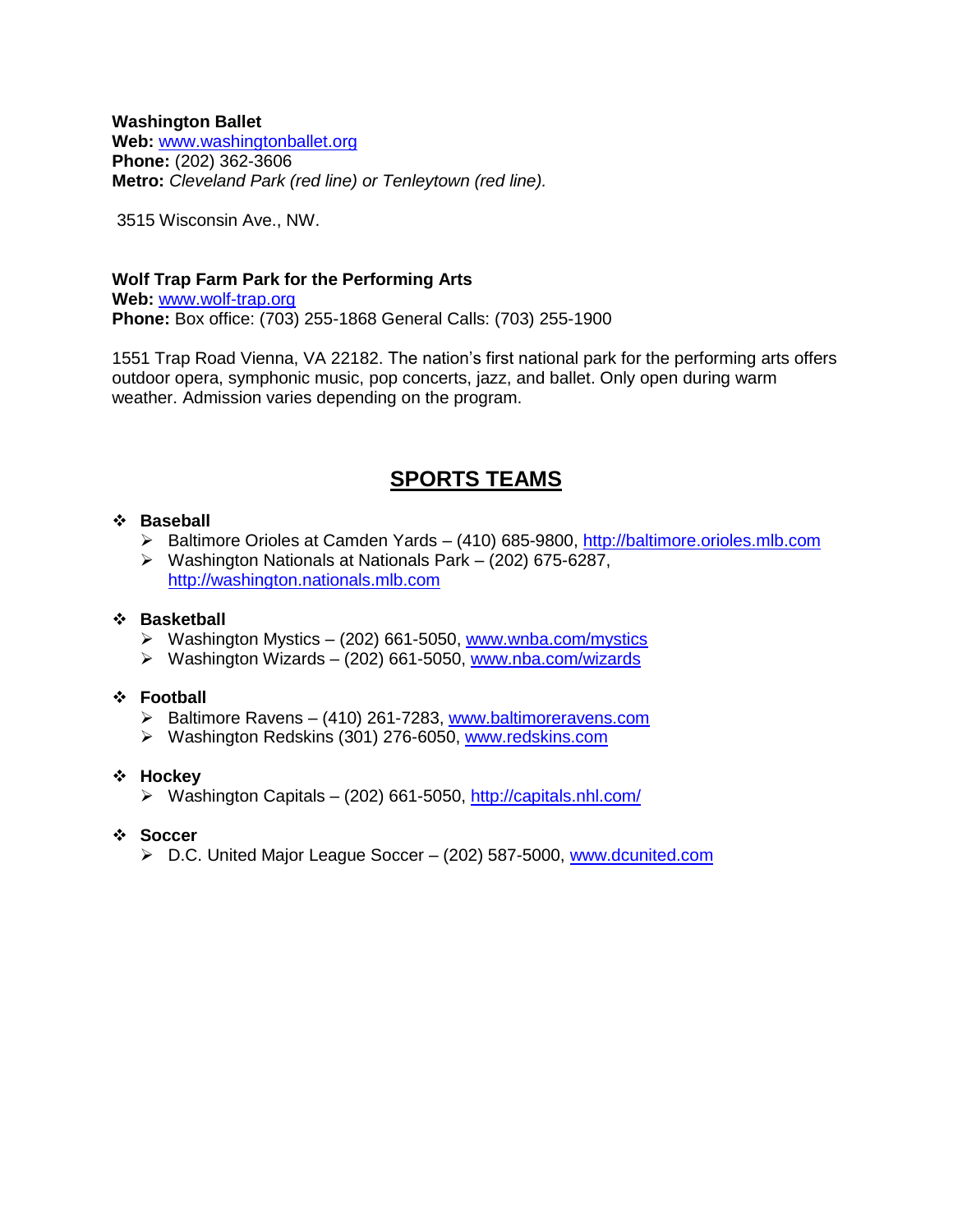# **TRANSPORTATION**

# **Airports**

- ▶ Baltimore/Washington International Airport (410) 859-7111, [www.bwi.airport.com](http://www.bwi.airport.com/)
- ▶ Dulles International Airport (703) 572-2700, [www.metwashairports.com/dulles](http://www.metwashairports.com/dulles)
- Regan Washington National Airport **–** (703) 417-8000, [www.metwashairports.com/national](http://www.metwashairports.com/national)

# **Rail**

- Metro (202) 637-7000, [www.wmata.com](http://www.wmata.com/)
- Amtrak (800) USA-RAIL, [www.amtrak.com](http://www.amtrak.com/)
- ▶ Virginia Railway Express (703) 247-9299, [www.vre.org](http://www.vre.org/)

# **Bus**

> Tourmobile Service - (202) 554-5100, [www.tourmobile.com](http://www.tourmobile.com/)